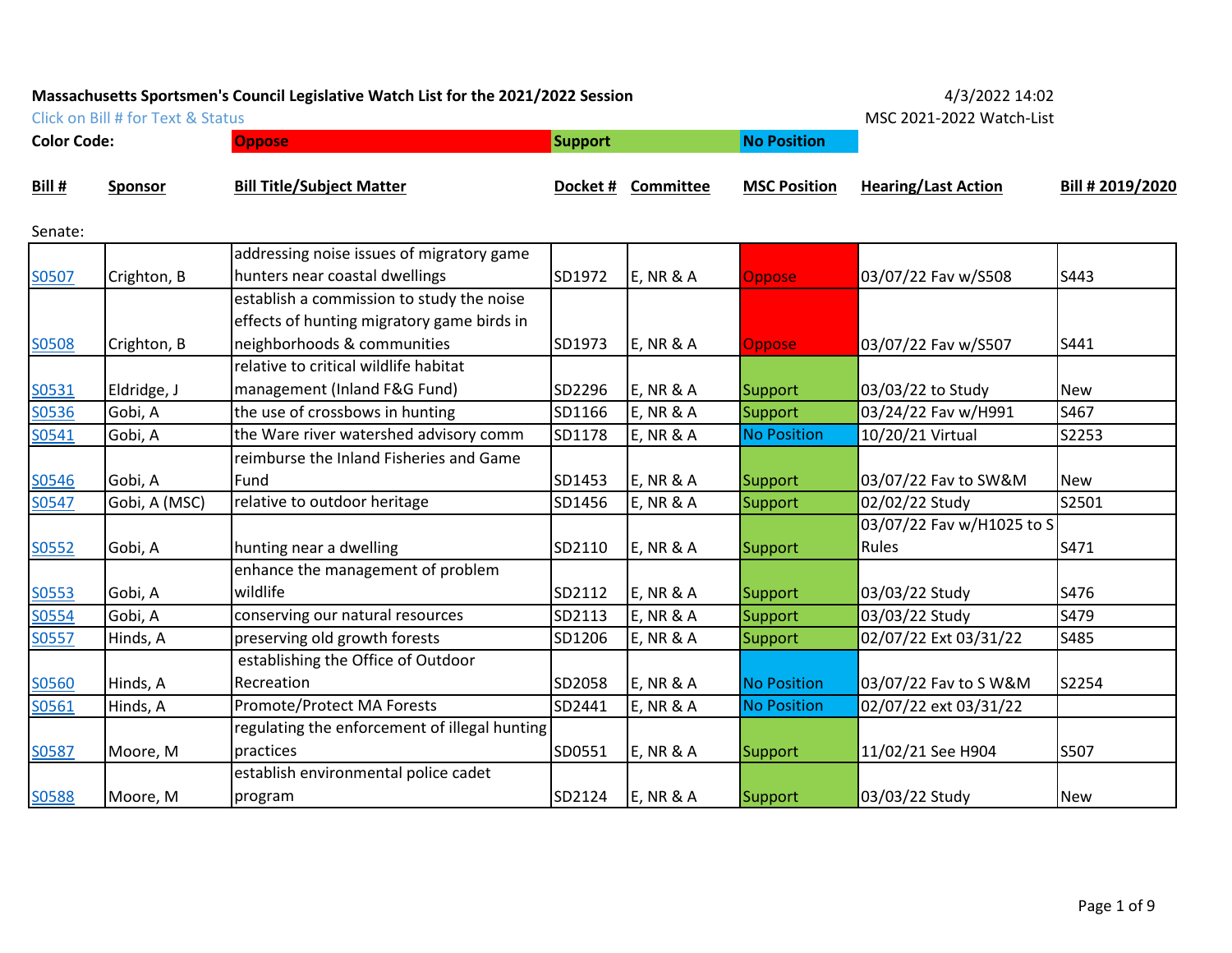**Color Code: Oppose No Position**

Click on Bill # for Text & Status **MSC 2021-2022 Watch-List** 

| <u>Bill #</u>     | <b>Sponsor</b> | <b>Bill Title/Subject Matter</b>                  |        | Docket # Committee   | <b>MSC Position</b> | <b>Hearing/Last Action</b> | Bill # 2019/2020 |
|-------------------|----------------|---------------------------------------------------|--------|----------------------|---------------------|----------------------------|------------------|
|                   |                | salvage, disposition, and possession of deer,     |        |                      |                     |                            |                  |
|                   |                | moose, bear, birds, and mammals killed by         |        |                      |                     | 03/28/22 New Draft, See    |                  |
| <u>SO614</u>      | Tarr, B        | means other than hurting                          | SD0592 | $E$ , NR & A         | Support             | H4594                      |                  |
|                   |                | <b>Establishing A Fisheries Conservation Gear</b> |        |                      |                     |                            |                  |
| S0620             | Tarr, B        | <b>Grant Program</b>                              | SD2249 | <b>E, NR &amp; A</b> | <b>Support</b>      | 01/04/22 Virtual           | <b>New</b>       |
| S0623             | Velis, J       | prohibiting the sale of fur products              | SD1029 | <b>E, NR &amp; A</b> | <b>Oppose</b>       | 03/03/22 Study             |                  |
|                   |                | relative to the use of shotgun ammunition         |        |                      |                     |                            |                  |
| S0625             | Velis, J       | for hunting                                       | SD2094 | Judiciary            | Support             | 03/03/22 Study             | <b>New</b>       |
|                   |                | prevent illegal trafficking and gun violence      |        |                      |                     |                            |                  |
| S0942             | Chang-Diaz, S  | among youth                                       | SD0513 | Judiciary            | <b>Oppose</b>       | 02/07/22 Study             | S863             |
| S1024             | Fattman, R     | illegal drug and firearm trafficking              | SD0360 | Judiciary            | Support             | 02/07/22 Study             |                  |
| S1028             | Fattman, R     | illegal drug and firearm trafficking              | SD2281 | Judiciary            | Support             | 02/07/22 Study             | <b>New</b>       |
| S1064             | Kennedy, E     | Prohibit gunfire directed at dwellings            | SD1323 | Judiciary            | Support             | 02/28/22 See H1803         | S963             |
|                   |                | improving enforcement for tethering               |        |                      |                     |                            |                  |
| S <sub>1099</sub> | Montigny, M    | violations                                        | SD1673 | Judiciary            | <b>Oppose</b>       | 02/07/22 Study             | S990             |
| S1105             | Moore, M       | updating hunter harassment laws                   | SD0275 | Judiciary            | Support             | 02/07/22 Study             | S997             |
| S <sub>1537</sub> | Barrett, M     | require liability insurance for gun ownership     | SD1508 | Pub Safety           | <b>Oppose</b>       | 03/17/22 Study             | S1360            |
| S1540             | Barrett, M     | 3-D printed weapons and "ghost guns"              | SD2385 | Pub Safety           | Oppose              | 03/24/22 Ext until 05/03   | S1361            |
| S <sub>1561</sub> | Creem, C       | preventing illegal trafficking of firearms        | SD1501 | Pub Safety           | Oppose              | 03/17/22 Study             | S1389            |
| S1562             | Creem, C       | crime gun data reporting and analysis             | SD1503 | Pub Safety           | <b>No Position</b>  | 03/17/22 Fav to S W&M      | S1388            |
| S1563             | Creem, C       | relative to firearms and firearms violence        | SD1506 | Pub Safety           | <b>Oppose</b>       | 03/17/22 Study             | S1387            |
|                   |                | prohibiting the confiscation of lawfully          |        |                      |                     |                            |                  |
| S1581             | Fattman, R     | owned firearms during state of emergency          | SD0505 | Pub Safety           | Support             | 03/17/22 Study             | S1404            |
| S1584             | Fattman, R     | lawful sale of ammunition                         | SD2279 | Pub Safety           | Support             | 03/17/22 Study             | <b>New</b>       |
| S1585             | Fattman, R     | change of address for firearm licensing           | SD2280 | Pub Safety           | Support             | 03/17/22 Study             | <b>New</b>       |
|                   |                | discharge of firearm, large capacity weapon,      |        |                      |                     |                            |                  |
|                   |                | rifle, shotgun, sawed-off shotgun or machine      |        |                      |                     |                            |                  |
|                   |                | gun without regard for the risk of harm;          |        |                      |                     |                            |                  |
| S1602             | Kennedy, E     | penalty                                           | SD1326 | <b>Pub Safety</b>    | Support             | 03/17/22 Study             | S1426            |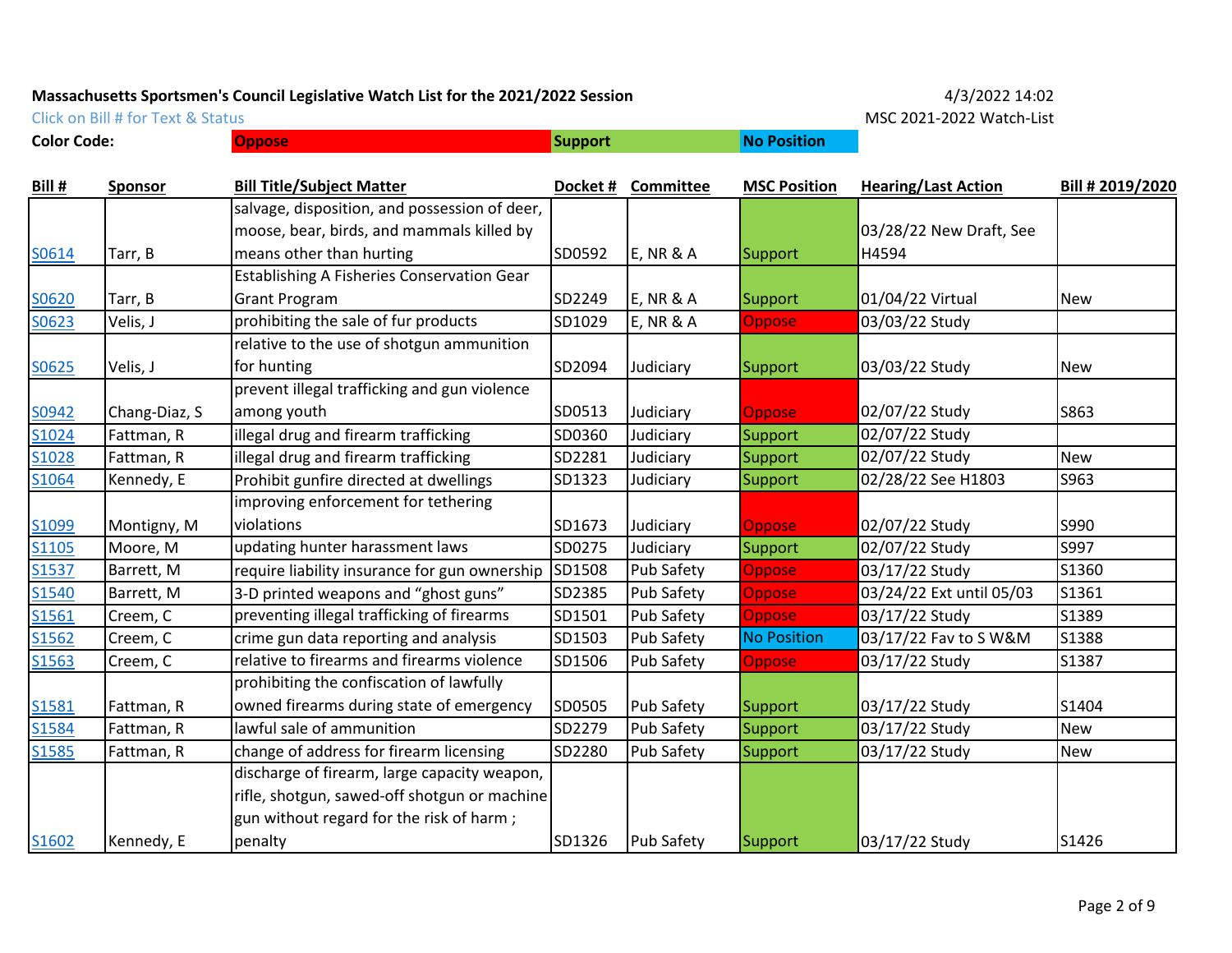**Color Code: Oppose Biography Color Code: No Position** 

Click on Bill # for Text & Status **MSC 2021-2022 Watch-List** 

| Bill# | Sponsor       | <b>Bill Title/Subject Matter</b>             | Docket# | Committee         | <b>MSC Position</b> | <b>Hearing/Last Action</b> | Bill # 2019/2020 |
|-------|---------------|----------------------------------------------|---------|-------------------|---------------------|----------------------------|------------------|
| S1614 | Moore, M      | equitable firearm license fees               | SD0331  | <b>Pub Safety</b> | Support             | 03/17/22 Study             | S1434            |
| S1626 | Moore, M      | relative to silencers                        | SD1030  | Pub Safety        | <b>No Position</b>  | 03/17/22 Fav to S W&M      |                  |
|       |               | prevent the illegal possession & sale of     |         |                   |                     |                            |                  |
| S1633 | O'Connor, P   | firearms                                     | SD0905  | Pub Safety        | <b>Support</b>      | 03/24/22 Ext until 05/05   |                  |
|       |               | extending raffle tax remittance deadline for |         |                   |                     |                            |                  |
| S1846 | DiZoglio, D   | small organizations                          | SD1376  | Revenue           | <b>No Position</b>  | 01/21/22 Virtual           | <b>New</b>       |
| S2057 | Feeney, P     | relative to land acquisition (EEOA)          | SD1920  | St Admiin         | <b>Oppose</b>       | 02/10/22 Study             | S1846            |
| S2159 | DiDomenico, S | the proper disposal of miniatures            | SD0259  | T, U & E          | Support             | 09-13-21 Virtual           | S452             |
| S2607 | Creem, C      | Stop mass shootings                          | SD2588  | Judiciary         | <b>Oppose</b>       | 01/25/22 Virtual           | New              |
|       |               |                                              |         |                   |                     |                            |                  |
|       |               |                                              |         |                   |                     |                            |                  |
|       |               |                                              |         |                   |                     |                            |                  |
|       |               |                                              |         |                   |                     |                            |                  |
|       |               |                                              |         |                   |                     |                            |                  |
|       |               |                                              |         |                   |                     |                            |                  |
|       |               |                                              |         |                   |                     |                            |                  |
|       |               |                                              |         |                   |                     |                            |                  |
| ***** | 41            | <b>Senate Count</b>                          |         |                   |                     |                            |                  |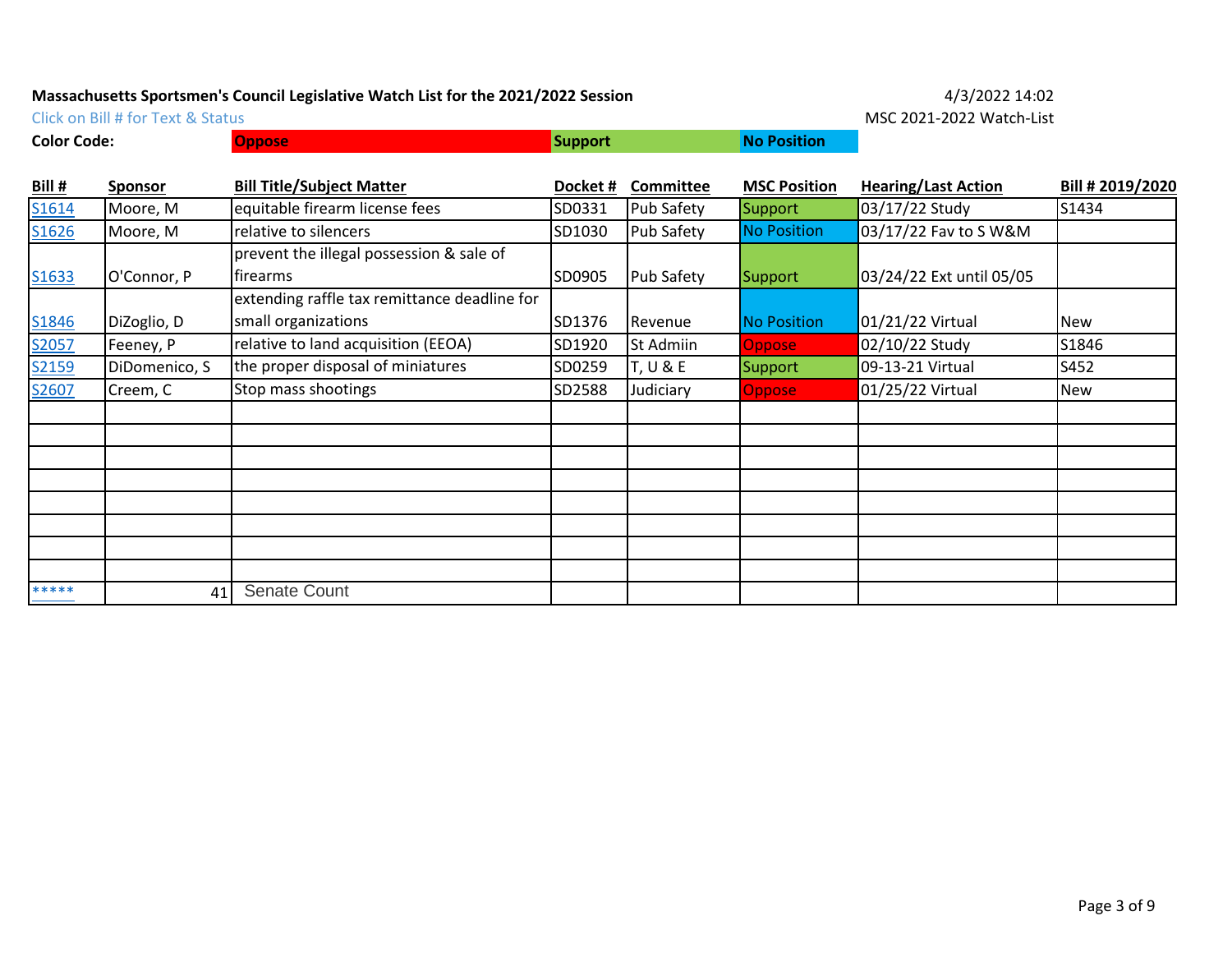Click on Bill # for Text & Status **MSC 2021-2022 Watch-List** 

**Color Code: Oppose No Position**

|             | IVIJU Z |
|-------------|---------|
| No Docition |         |

| Bill # | Sponsor        | <b>Bill Title/Subject Matter</b>              |        | Docket # Committee   | <b>MSC Position</b> | <b>Hearing/Last Action</b> | Bill # 2019/2020 |
|--------|----------------|-----------------------------------------------|--------|----------------------|---------------------|----------------------------|------------------|
| House: |                |                                               |        |                      |                     |                            |                  |
|        |                | Establishing a Smart Gun Technology Task      |        |                      |                     |                            |                  |
| H0132  | Peisch, A      | Force                                         | HD2350 | Adv Info Tech        | Oppose              | 03/03/22 Fav to H W&M      | <b>New</b>       |
|        |                | ensuring the election integrity through voter |        |                      |                     |                            |                  |
| H0792  | Garry, C       | identification                                | HD0503 | <b>Election Law</b>  | Support             | 10/20/21 Virtual           | H658             |
|        |                | DFG to study the feasibility of               |        |                      |                     |                            |                  |
|        |                | repurposing the former Moon Island            |        |                      |                     |                            |                  |
| H0846  | Ayers, B       | <b>Sewage Treatment Plant</b>                 | HD0383 | $E$ , NR & A         | <b>No Position</b>  | 03/03/22 Ext 03/31/22      | H730             |
| H0851  | Balser, R      | <b>Preserving Open Space</b>                  | HD0271 | <b>E, NR &amp; A</b> | <b>No Position</b>  | 08/05/21 to S W&M          |                  |
| H0856  | Blais, N       | old growth forest reserves                    | HD0264 | <b>E, NR &amp; A</b> | Support             | 03/03/22 ext to 03/31/22   | H736             |
|        |                | create the department of marine fisheries     |        |                      |                     |                            |                  |
| H0863  | Cabral, A      | resources                                     | HD3999 | $E$ , NR & A         | <b>No Position</b>  | 01/04/22 Virtual           | <b>New</b>       |
|        |                | bow hunting for deer in Wompatuck State       |        |                      | Support with        |                            |                  |
| H0883  | DeCoste, D     | Park                                          | HD4043 | $E$ , NR & A         | Amendment           | 12/28/21 Virtual           | H754             |
| H0888  | Driscoll Jr, W | non-lethal animal population control          | HD0412 | <b>E, NR &amp; A</b> | Oppose              | 11/17/21 Virtual           |                  |
| H0899  | Dykema, C      | the control of tick-borne illness             | HD1678 | <b>E, NR &amp; A</b> | <b>No Position</b>  | 12/07/22 Virtual           |                  |
|        |                | regulating the enforcement of illegal hunting |        |                      |                     | 02/09/22 New Draft, see    |                  |
| H0904  | Ehrlich, L     | practices                                     | HD1458 | $E$ , NR & A         | Support             | H4442                      | H773             |
| H0912  | Finn, M        | relative to forest protection                 | HD2871 | $E$ , NR & A         | <b>No Position</b>  | 03/03/22 ext to 03/31/22   | <b>New</b>       |
| H0913  | Frost, P       | relative to beavers                           | HD4056 | <b>E, NR &amp; A</b> | Support             | 01/04/22 Virtual           | H781             |
| H0914  | Frost, P       | use of bow & arrows for Sunday hunting        | HD4061 | <b>E, NR &amp; A</b> | Support             | 02/02/22 Study             | <b>New</b>       |
| H0965  | Lewis, J P     | prohibiting the sale of fur products          | HD1592 | <b>E, NR &amp; A</b> | <b>Oppose</b>       | 11/17/21 Virtual           |                  |
|        |                | protecting the natural resources of the       |        |                      |                     |                            |                  |
| H0974  | Mirra, L       | commonwealth                                  | HD2977 | $E$ , NR & A         | <b>No Position</b>  | 03/09/22 See H851          | <b>New</b>       |
| H0976  | Muradian, D    | relative to the use of shotguns               | HD0504 | $E$ , NR & A         | Support             | 01/04/22 Virtual           | H835             |
|        |                | relative to critical wildlife habitat         |        |                      |                     |                            |                  |
| H0977  | Muradian, D    | management (IF&G Fund)                        | HD3878 | <b>E, NR &amp; A</b> | Support             | 12/07/22 Virtual           | <b>New</b>       |
| H0984  | Pease, K       | relative to Sunday hunting                    | HD0915 | <b>E, NR &amp; A</b> | Support             | 02/02/22 Study             |                  |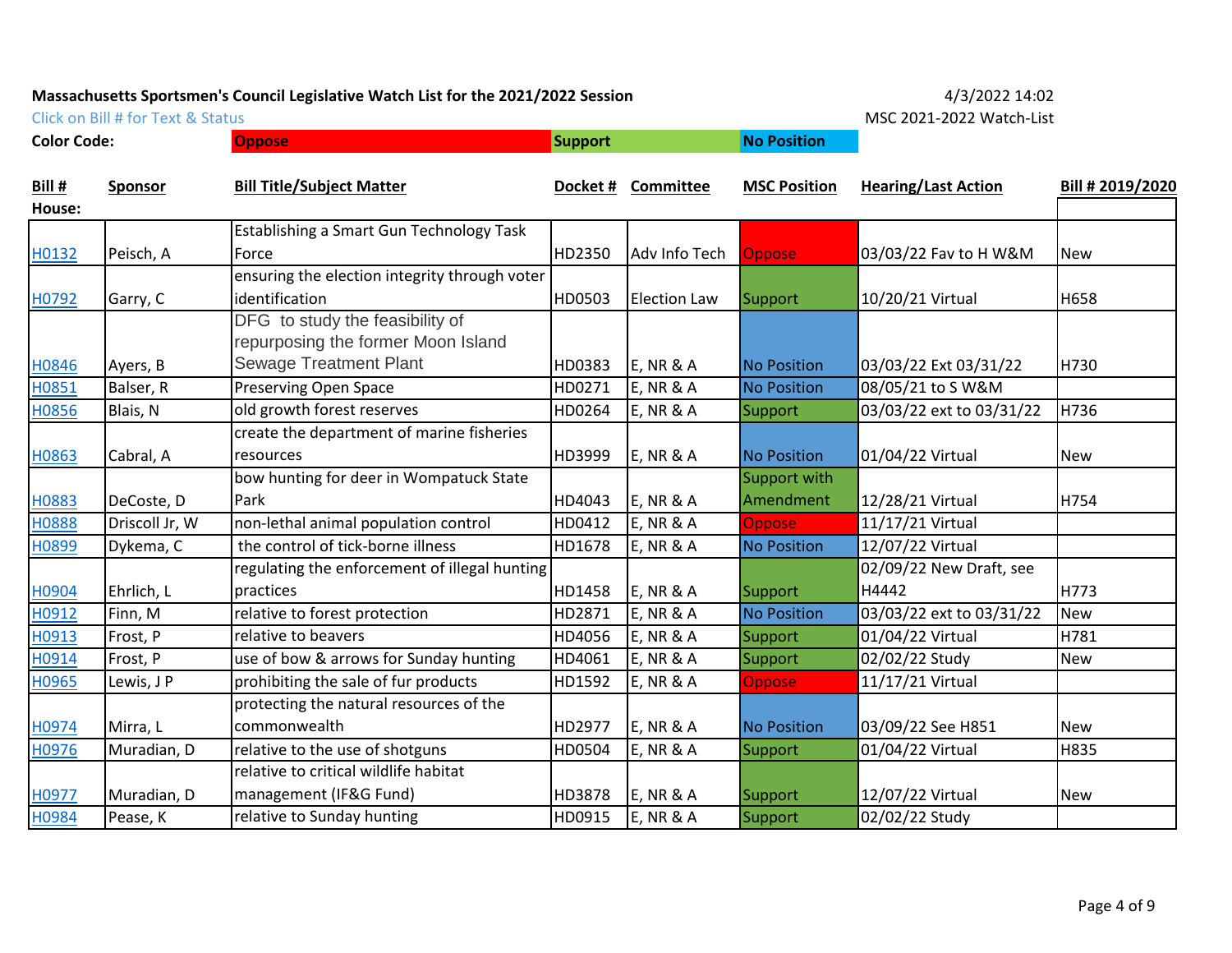**Color Code: Oppose Biography Color Code: No Position** 

Click on Bill # for Text & Status **MSC 2021-2022 Watch-List** 

| <b>Bill #</b>     | <b>Sponsor</b> | <b>Bill Title/Subject Matter</b>               | Docket# | Committee            | <b>MSC Position</b> | <b>Hearing/Last Action</b>         | Bill # 2019/2020 |
|-------------------|----------------|------------------------------------------------|---------|----------------------|---------------------|------------------------------------|------------------|
|                   |                |                                                |         |                      |                     | 02/02/22 Fav w/H1024 &             |                  |
| H0991             | Pignattelli, S | the use of crossbows in hunting                | HD2393  | $E$ , NR & A         | Support             | S536 to H W&M                      | H846             |
|                   |                |                                                |         |                      |                     | 03/28/22 New Draft, See            |                  |
| H0999             | Rogers, D      | the threat of invasive species                 | HD3574  | $E$ , NR & A         | <b>No Position</b>  | H4595                              | <b>New</b>       |
|                   |                | increased protection of wildlife management    |         |                      |                     |                                    |                  |
| H1002             | Sabadosa, L    | areas                                          | HD3197  | $E$ , NR & A         | Oppose              | 03/03/22 ext to 03/31/22           | <b>New</b>       |
| H <sub>1013</sub> | Stanley, T     | conservation of striped bass                   | HD0882  | <b>E, NR &amp; A</b> | <b>Oppose</b>       | 03/09/22 See H1014                 | <b>H877</b>      |
| H1014             | Stanley, T     | conservation of striped bass                   | HD0886  | <b>E, NR &amp; A</b> | <b>Oppose</b>       | 03/09/22 Fav to Joint Rules   H876 |                  |
|                   |                | authorizing the use of bow and arrows for      |         |                      |                     |                                    |                  |
| H <sub>1015</sub> | Straus, W      | Sunday hunting                                 | HD1535  | <b>E, NR &amp; A</b> | Support             | 02/02/22 Study                     | H884             |
|                   |                | permitting by the Massachusetts                |         |                      |                     |                                    |                  |
| H1016             | Straus, W      | Department of Fish and Game                    | HD1559  | $E$ , NR & A         | Support             | 01/04/22 Virtual                   | <b>H885</b>      |
| H1019             | Sullivan, A    | authorizing deer hunting on Sunday             | HD0767  | <b>E, NR &amp; A</b> | Support             | 02/02/22 Study                     |                  |
| H1021             | Vieira, D      | hunting with artificial light                  | HD2235  | <b>E, NR &amp; A</b> | Support             | 01/04/22 Virtual                   | H890             |
| H1022             | Vieira, D      | conserving our natural resources               | HD3820  | <b>E, NR &amp; A</b> | Support             | 01/04/22 Virtual                   | <b>New</b>       |
| H1023             | Vieira, D      | relative to outdoor heritage                   | HD3828  | <b>E, NR &amp; A</b> | Support             | 01/04/22 Virtual                   | <b>New</b>       |
| H1024             | Vieira, D      | use of crossbows in hunting                    | HD3832  | <b>E, NR &amp; A</b> | Support             | 03/24/22 Fav, See H991             | New              |
|                   |                | enhance the management of problem              |         |                      |                     |                                    |                  |
| H1026             | Vieira, D      | wildlife                                       | HD3854  | <b>E, NR &amp; A</b> | Support             | 01/04/22 Virtual                   | <b>New</b>       |
| H1029             | Zlotnik, J     | use of shotgun ammunition for hunting          | HD1795  | <b>E, NR &amp; A</b> | Support             | 02/02/22 Study                     | S451             |
| H1030             | Zlotnik, J     | relative to certain hunting zones              | HD1797  | <b>E, NR &amp; A</b> | Support             | 01/04/22 Virtual                   |                  |
|                   |                | wildlife management areas and 40B              |         |                      |                     |                                    |                  |
| H1430             | Mirra, L       | structures                                     | HD2802  | Housing              | Support             | 11/09/21 Virtual                   | H1307            |
| H1529             | Decker, M      | Firearm Safety & Harassment Prevention         | HD1301  | Judciary             | <b>Oppose</b>       | 02/22/22 Fav to H W&M              |                  |
| H1603             | Giannino, J    | duck hunting off the shores of Revere          | HD1581  | Judciary             | <b>Oppose</b>       | 05/19/21 10am virtual              |                  |
|                   |                | increasing penalties for discharging a firearm |         |                      |                     |                                    |                  |
|                   |                | into a dwelling, residence, or structure       |         |                      |                     |                                    |                  |
| H1662             | Holmes, R      | where persons reside                           | HD2707  | Judciary             | Support             | 02/28/22 see H1803                 | H1441            |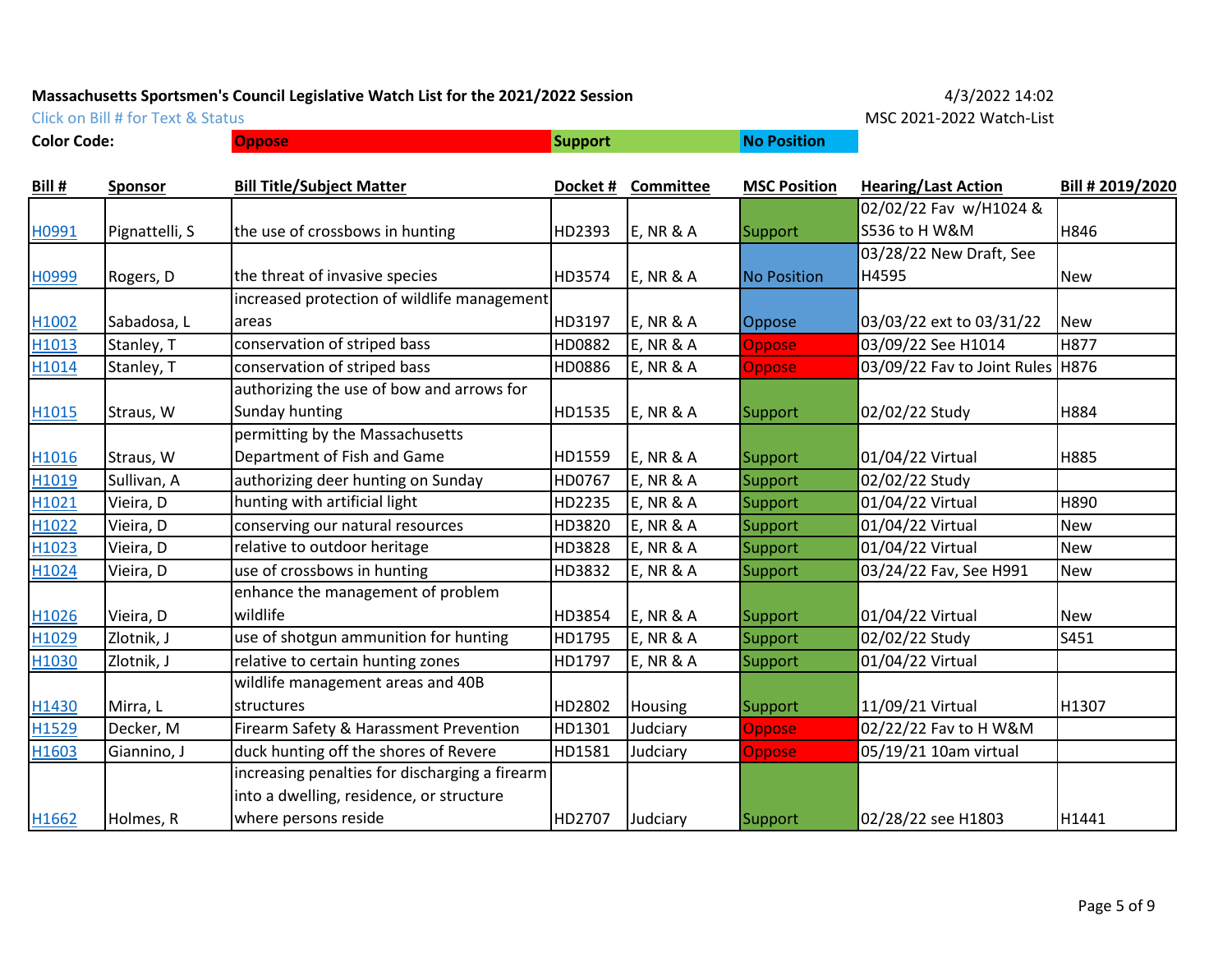**Color Code: Oppose No Position**

Click on Bill # for Text & Status **MSC 2021-2022 Watch-List** 

| Bill #            | <b>Sponsor</b> | <b>Bill Title/Subject Matter</b>                 | Docket# | <b>Committee</b>  | <b>MSC Position</b> | <b>Hearing/Last Action</b> | Bill # 2019/2020 |
|-------------------|----------------|--------------------------------------------------|---------|-------------------|---------------------|----------------------------|------------------|
|                   |                | to prevent illegal trafficking and gun violence  |         |                   |                     |                            |                  |
| H1734             | Linsky, D      | among youth in the Commonwealth                  | HD0139  | Judciary          | <b>Oppose</b>       | 07/27/21 10am Virtual      | H2097            |
|                   |                | increasing penalties for the illegal sale and    |         |                   |                     |                            |                  |
| H1740             | Linsky, D      | possession of firearms                           | HD0159  | Judciary          | <b>Oppose</b>       | 07/27/21 10am Virtual      | H3355            |
|                   |                | Relative to illegal drug and firearm             |         |                   |                     |                            |                  |
| H1782             | McKenna, J     | trafficking                                      | HD0072  | Judciary          | Sopport             | 07/27/21 10am Virtual      | H3398            |
|                   |                | prohibiting gunfire directed at dwelling         |         |                   |                     | 02/28/22 Fav to H Steer,   |                  |
| H1803             | Mom, R         | houses                                           | HD1986  | Judciary          | <b>Support</b>      | Policy & Sched             |                  |
|                   |                | relative to civil liability for protecting one's |         |                   |                     |                            |                  |
| H1810             | Muradian, D    | home                                             | HD0500  | Judciary          | Support             | 09/23/21 Virtual           | H1528            |
| H <sub>1881</sub> | Sullivan, A    | possession of a dangerous weapon                 | HD0774  | Judciary          | Support             | 07/27/21 10am Virtual      |                  |
| H1934             | Zlotnik, J     | <b>Updating Hunter Harassment laws</b>           | HD12796 | Judciary          | Support             | 02/02/22 Study             | S997             |
|                   |                | prevent nonprofit institutions from              |         |                   |                     |                            |                  |
|                   |                | avoiding wetlands or natural resource            |         |                   |                     |                            |                  |
|                   |                | protections under the so-called Dover            |         |                   |                     |                            |                  |
| H <sub>2141</sub> | Capano, P      | Amendment                                        | HD0786  | Municipalities    | <b>No Position</b>  | 07/27/21 10am Virtual      | H1765            |
| H <sub>2404</sub> | Santiago, J    | <b>Prevent Gun Violence</b>                      | HD3388  | Pub Health        | <b>Oppose</b>       | 03/21/22 Fav to H W&M      | <b>New</b>       |
| H2423             | Berthiaume, D  | Firearm Licensing                                | HD3605  | Pub Safety        | Support             | 11/16/21 Virtual           | New              |
| H2433             | Decker, M      | Reckless discharge of firearms                   | HD1304  | Pub Safety        | <b>Oppose</b>       | 11/16/21 Virtual           |                  |
|                   |                | voluntary disavowal of eligibility to purchase   |         |                   |                     |                            |                  |
| H <sub>2435</sub> | Decker, M      | a firearm                                        | HD1717  | <b>Pub Safety</b> | Oppose              | 11/16/21 Virtual           | H2048            |
| H2437             | Decker, M      | crime gun data reporting and analysis            | HD1841  | Pub Safety        | <b>Oppose</b>       | 03/7/22 Fav to H W&M       | H2045            |
|                   |                | requiring licensed gun owners to submit a        |         |                   |                     |                            |                  |
| H2438             | Decker, M      | yearly affidavit                                 | HD1843  | <b>Pub Safety</b> | <b>Oppose</b>       | 11/16/21 Virtual           | H3576            |
| H <sub>2439</sub> | Decker, M      | relative to ghost guns                           | HD1846  | Pub Safety        | <b>Oppose</b>       | 03/17/22 ext to 05/04/22   | H3843            |
| H2444             | D'Emila        | lawful sale of ammunition                        | HD3230  | Pub Safety        | Support             | 11/16/21 Virtual           | H2054            |
| H <sub>2453</sub> | Dooley, S      | lawful return of property                        | HD0590  | Pub Safety        | Support             | 03/17/22 ext to 05/04/22   | H2055            |
| H2466             | Garry, C       | rel to electronic defensive devices              | HD0166  | Pub Safety        | Support             | 11/16/21 Virtual           | H2066            |
| H2470             | Gonzalez, C    | tracking and tracing illegal guns                | HD4053  | <b>Pub Safety</b> | Oppose              | 03/17/22 Ext to 05/04/22   | <b>New</b>       |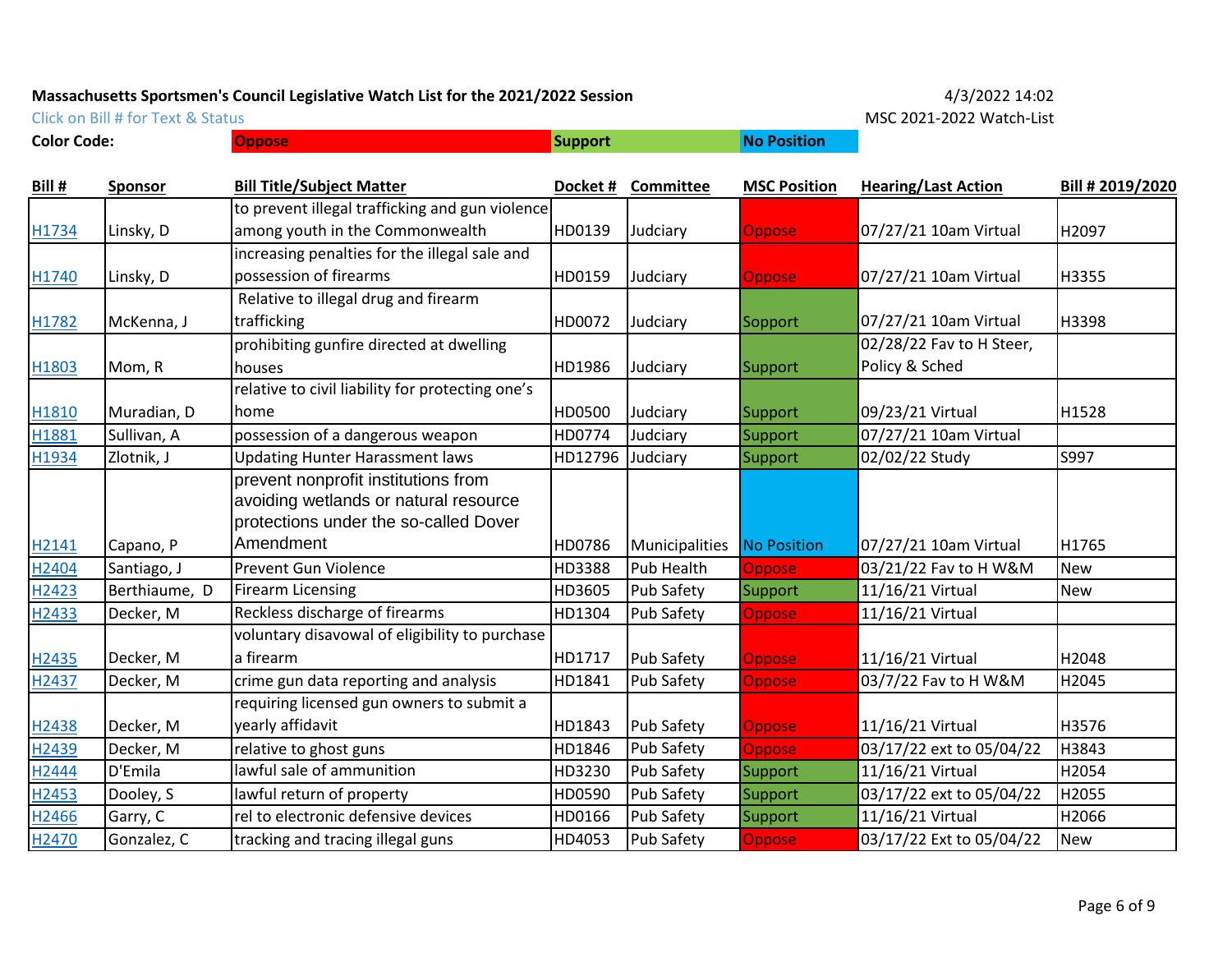**Color Code: Oppose No Position**

Click on Bill # for Text & Status **MSC 2021-2022 Watch-List** 

| Bill #            | <b>Sponsor</b> | <b>Bill Title/Subject Matter</b>                     | Docket# | Committee         | <b>MSC Position</b> | <b>Hearing/Last Action</b>  | Bill # 2019/2020 |
|-------------------|----------------|------------------------------------------------------|---------|-------------------|---------------------|-----------------------------|------------------|
| H2473             | Haddad, P      | relative to non-resident firearm licensing           | HD0714  | Pub Safety        | Support             | 11/16/21 Virtual            | H2072            |
|                   |                |                                                      |         |                   |                     |                             |                  |
|                   |                | requiring live fire practice for a firearms          |         |                   |                     | 03/17/22 Fav to H Steering, |                  |
| H2486             | Linsky, D      | license                                              | HD0134  | Pub Safety        | <b>Oppose</b>       | Policy & Scheduling         | H2091            |
|                   |                |                                                      |         |                   |                     |                             |                  |
| H2487             | Linsky, D      | require liability insurance for gun ownership HD0136 |         | Pub Safety        | <b>Oppose</b>       | 11/16/21 Virtual            | H2093            |
| H2488             | Linsky, D      | clarify the prosecution of illegal guns              | HD0137  | Pub Safety        | <b>Oppose</b>       | 11/16/21 Virtual            | H2094            |
| H <sub>2489</sub> | Linsky, D      | close the large capacity magazine loophole           | HD0138  | Pub Safety        | <b>Oppose</b>       | 03/17/22 ext to 05/04/22    | H2095            |
| H <sub>2490</sub> | Linsky, D      | firearm violence institute                           | HD0161  | Pub Safety        | <b>Oppose</b>       | 03/17/22 Fav to H W&M       | H3577            |
| H <sub>2491</sub> | Linsky, D      | 3D printed weapons and "ghost guns"                  | HD0302  | <b>Pub Safety</b> | <b>No Position</b>  | 11/16/21 Virtual            |                  |
| H2493             | Lombardo, M    | relative to weapon regulation.                       | HD1404  | Pub Safety        | Support             | 11/16/21 Virtual            |                  |
|                   |                | relative to change of address for firearm            |         |                   |                     |                             |                  |
| H2499             | McKenna, J     | licensing                                            | HD0064  | Pub Safety        | Support             | 11/16/21 Virtual            | H2103            |
| H <sub>2500</sub> | McKenna, J     | relative to access to constitutional rights.         | HD0069  | Pub Safety        | Support             | 11/16/21 Virtual            |                  |
|                   |                | Establishing a Commission on Firearm                 |         |                   |                     |                             |                  |
| H <sub>2501</sub> | McKenna, J     | Licensing                                            | HD3102  | Pub Safety        | Support             | 11/16/21 Virtual            | <b>New</b>       |
|                   |                |                                                      |         |                   |                     | 3/17/22 Fav to H Steering,  |                  |
| H2505             | Miranda, L     | <b>Firearms in Certain Public Buildings</b>          | HD3703  | Pub Safety        | <b>No Position</b>  | Policy & Steering           | <b>New</b>       |
| H2512             | Robertson, D   | relative to constitutional rights (2A)               | HD3617  | Pub Safety        | Support             | 11/16/21 Virtual            | H2122            |
| H2521             | Smola, T       | relative to fair licensing                           | HD1111  | Pub Safety        | Support             | 11/16/21 Virtual            | H2131            |
| H2522             | Smola, T       | lawful sale of handguns                              | HD1116  | <b>Pub Safety</b> | Support             | 11/16/21 Virtual            | H2130            |
| H2523             | Smola, T       | firearms and recreational vehicles                   | HD1119  | Pub Safety        | <b>Support</b>      | 11/16/21 Virtual            | H2129            |
|                   |                | Preserving Sec Amend Rights for Medical              |         |                   |                     |                             |                  |
| H2526             | Soter, M       | Marijuana Patients                                   | HD0703  | <b>Pub Safety</b> | Support             | 11/16/21 Virtual            |                  |
| H2528             | Straus, W      | relative to kayak safety                             | HD1564  | Pub Safety        | <b>No Position</b>  | 10/25/21 To 3rd Read Hou    | H2135            |
|                   |                |                                                      |         |                   |                     |                             |                  |
|                   |                |                                                      |         |                   |                     | 03/17/22 Fav to H Steering, |                  |
| H2530             | Tucker, P      | relative to silencers                                | HD1605  | <b>Pub Safety</b> | <b>Oppose</b>       | Policy & Scheduling         |                  |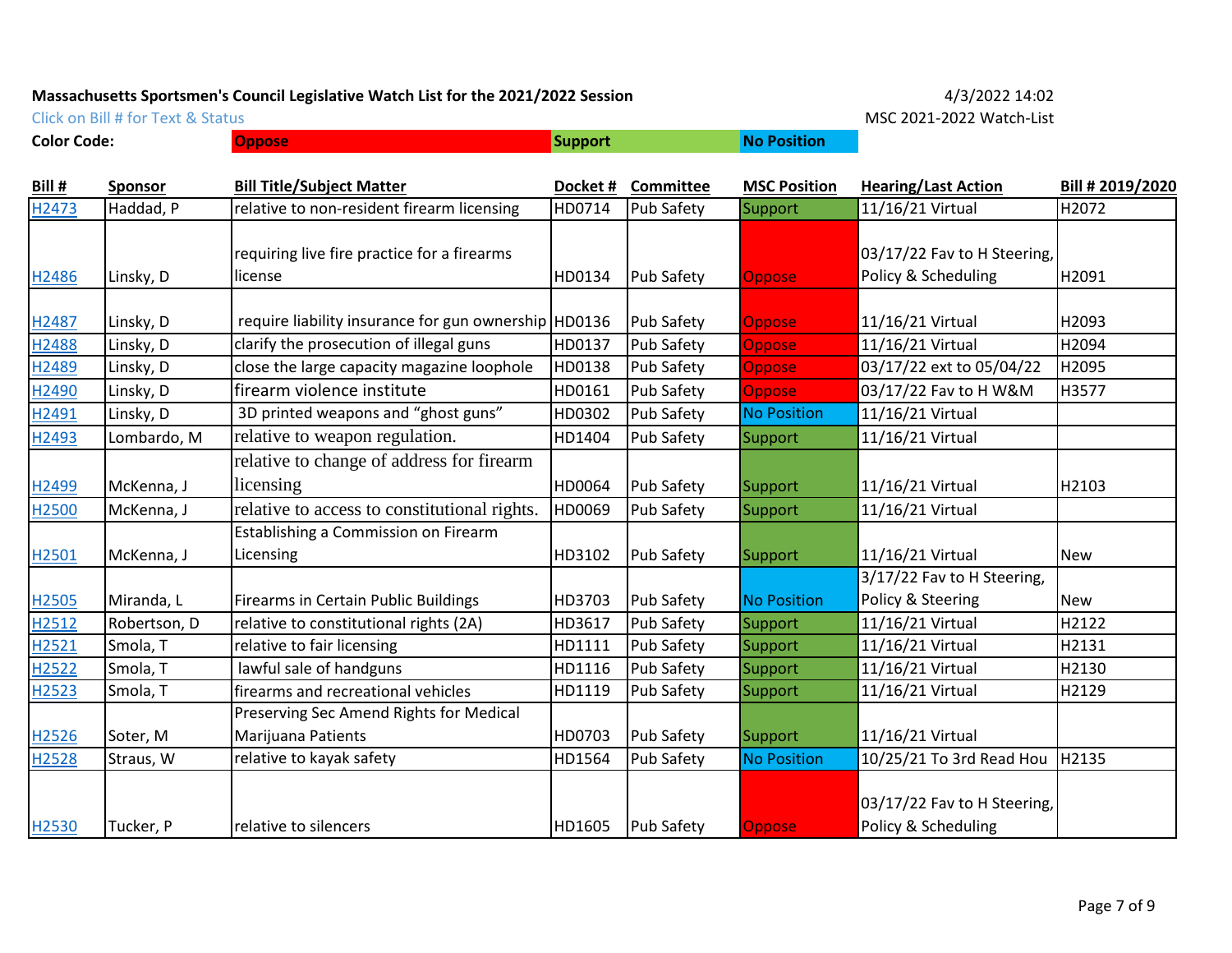**Color Code: Oppose No Position**

Click on Bill # for Text & Status MSC 2021-2022 Watch-List

| <b>Bill #</b> | <b>Sponsor</b> | <b>Bill Title/Subject Matter</b>                        | Docket# | Committee           | <b>MSC Position</b> | <b>Hearing/Last Action</b>  | Bill # 2019/2020 |
|---------------|----------------|---------------------------------------------------------|---------|---------------------|---------------------|-----------------------------|------------------|
|               |                | reporting of information relating to certain            |         |                     |                     |                             |                  |
| H2533         | Tyler, C       | firearms                                                | HD3731  | <b>Pub Safety</b>   | Support             | 11/16/21 Virtual            | <b>New</b>       |
| H2536         | Vieira, D      | Firearm owners protection                               | HD2224  | Pub Safety          | Support             | 11/16/21 Virtual            | H2144            |
| H2542         | Whelan, T      | the Civilian Marksmanship Program                       | HD0228  | Pub Safety          | Support             | 11/16/21 Virtual            | H2151            |
|               |                | require public pension fund divestment from             |         |                     |                     |                             |                  |
| H2635         | Ehrlich, L     | ammo & firearms                                         | HD0920  | <b>Pub Safety</b>   | <b>Oppose</b>       | 06/09/21 Virtual            | H2244            |
|               |                | establishing an excise tax on guns and                  |         |                     |                     |                             |                  |
| H2874         | Domb, M        | ammunition                                              | HD1813  | Revenue             | <b>Oppose</b>       | 01/21/22 Virtual            |                  |
|               |                | sales tax exemptions for gun safes and                  |         |                     |                     |                             |                  |
| H3013         | Muradian, D    | trigger locks                                           | HD0501  | Revenue             | Support             | 01/21/22 Virtual            | H2576            |
| H3014         | Muradian, D    | relative to gun safe deductions                         | HD0502  | Revenue             | Support             | 12/22/21 Virtual            | H2575            |
|               |                |                                                         |         |                     |                     |                             |                  |
| H3284         | Cutler, J      | relative to Containers, Litter, Ecology & Nips   HD2115 |         | T, U & E            | Oppose              | 02/28/22 ext to 05/02/22    | <b>New</b>       |
|               | Lewis, J &     |                                                         |         |                     |                     |                             |                  |
| H3332         | Hawkins, J     | promoting the proper disposal of miniatures   HD2997    |         | <b>T, U &amp; E</b> | Support             | 02/28/22 ext to 05/02/22    | <b>New</b>       |
| H3345         | McKenna, J     | <b>Disposal of Miniatures</b>                           | HD0078  | <b>T, U &amp; E</b> | Support             | 02/28/22 ext to 05/02/22    | H2881            |
|               |                | transparency of electronic weapons and                  |         |                     |                     |                             |                  |
| H3728         | Hendricks, C   | devices                                                 | HD3046  | <b>Pub Safety</b>   | <b>No Position</b>  | 11/16/21 Virtual            | <b>New</b>       |
|               |                |                                                         |         |                     |                     |                             |                  |
|               |                | universal background checks for private gun             |         |                     |                     | 03/17/22 Fav to H Steering, |                  |
| H3729         | Linsky, D      | sales                                                   | HD0135  | <b>Pub Safety</b>   | Oppose              | Policy & Scheduling         | H2092            |
| H3846         | Sabadosa, L    | a Voluntary Do Not Sell Firearms List                   | HD3239  | Pub Safety          | Oppose              | 11/16/21 Virtual            |                  |
|               |                | prohibiting interstate trafficking of illegal           |         |                     |                     |                             |                  |
| H3847         | Tyler, C       | firearms.                                               | HD2846  | <b>Pub Safety</b>   | Oppose              | 03/17/22 ext to 05/04/22    |                  |
| H3955         | Keaeney, P     | a marine special activity license program               | HD3141  | Pub Safety          | <b>No Position</b>  | 12/07/21 Virtual            |                  |
| H4038         | Linsky, D      | banning semi-automatic firearms                         | HD3091  | Pub Safety          | Oppose              | 03/17/22 ext to 05/04/22    |                  |
|               |                | audit of gun violence prevention and                    |         |                     |                     |                             |                  |
| H4236         | Miranda, L     | intervention funding                                    | HD3257  | <b>Pub Safety</b>   | <b>No Position</b>  | 03/17/22 ext to 05/04/22    |                  |
| H4303         | Decker, M      | Stop mass shootings                                     | HD4192  | <b>Pub Safety</b>   | Oppose              | 03/24/22 ext to 04/15/22    | <b>New</b>       |